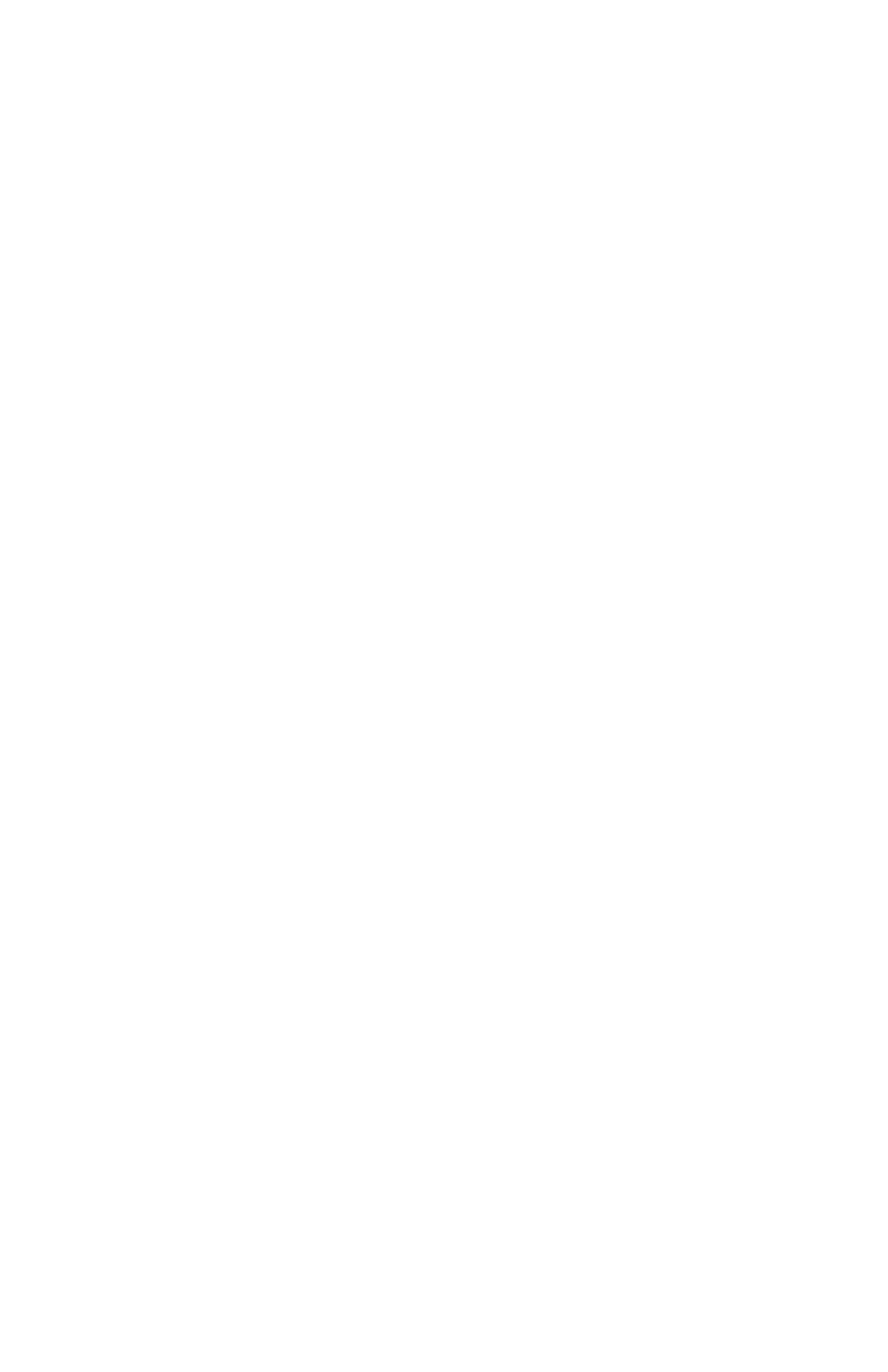

#### **Introduction**

 **THE SYNC**

This guide is intended for use by competent electrical installers to explain basic requirements and options to be considered when



installing a SYNC charger. The SYNC is designed for installations in or outside, the advanced safety technology we have built into the unit ensures its safe usage, this guide provides information to assist when installing the EVCP7KWS1PH: 32A. This guide should not be used for any other **EVSE** 

### **Important Safety Information**

Warning! The SYNC EV EVCP7KWS1PH: 32A is manufactured to be safe without risk provide they are installed correctly, used and maintained in accordance with the manufacturers recommendations and installed by a competent electrical installer in accordance with national and local regulations and legislation applicable at the time of installation, eg: BS7671:2018 amendment 1.

The SYNC EV unit is designed to be connected to one dedicated AC supply only. The property must comply with BS7671 standards before the installation commences. As the SYNC EV unit has a built Type A RCD with 6mA DC protection we recommend that the circuit at source is installed on a 40A B Type MCB.

Important note: A DC Leakage fault in the vehicle may "blind" a type "AC" RCD and render it ineffective, never feed any EVSE from an upstream Type "AC" RCD.

#### **Locating the**

#### **SYNC EVCP7KWS1PH: 32A**

The SYNC unit can be installed inside and outside, the installer should consult with the EV owner to establish their preferred installation location. This should take into consideration the length of the owners charging cable and risk of vehicle impact etc.

It is recommended the SYNC unit be installed at a height of between 600mm-1.4m. Note: buildings regulations BS8300:2018 recommends 500mm-1500mm.

### **Technical Details**

The SYNC unit is designed to meet the following European standards:IEC61851-1 edition 3 (2017), Low Voltage Directive (LVD) 2014/35/EU and EMC Directive2014/30/EU. During manufacture each SYNC unit has been functionality tested for safety using BS EN 61010 & BS EN 61557 approved equipment. The SYNC unit is a Class I/II rated device for 230V / 400V AC 50Hz systems and is IP54 rated. This installation guide is in accordance to the latest BS7671: 2018 Technical details.

### **Earthing Arrangements**

The new SYNC EV EVCP7KWS1PH features an on-board safety monitoring system to detect low or high voltage supplies and potential earth-neutral faults, this in accordance with regulation 722.411.4.1 (iv) of BS7671 2018. If such a condition is encountered the charge cycle is ended or prevented and the SYNC unit.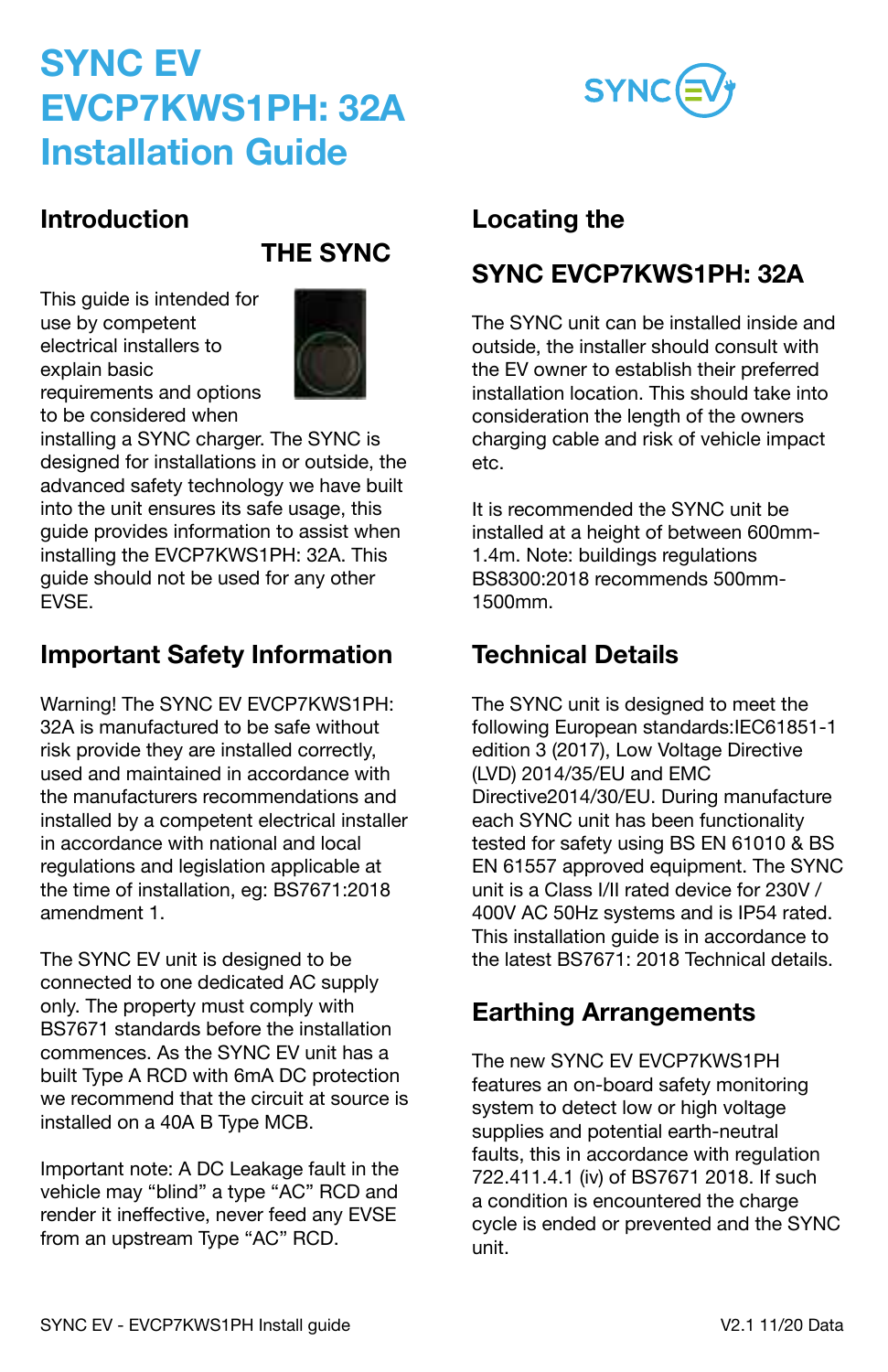

effectively becomes a double insulated (class II) device.

The vehicle becomes isolated from incoming supply and poses no risk to touch. This feature removes the requirement for an earth electrode where it may be ineffective or introduce further risk. The SYNC unit may be connected directly to a TN-C-S (PME) earthing system without any special arrangements. It remains the responsibility of the installer to conduct a risk assessment of the immediate area to a range of 10 Meters (equipotential zone) to ensure no other conductive metal fixings pose risks (mixture of TT/TN-Sand TN-C-S), this is important where cable length may enable charging inside or outside of a building/ garage where the vehicle is within touch distance. Where certain conditions dictate an earth electrode must be used it shall be independent from the distributors earth system with no direct interconnection(the incoming supply SWA protective earth should be isolated from the housing and/ or earth electrode).The electrical installer shall install a suitable electrode complete with termination housing and covers where appropriate, warning labels should be visible and close to the unconnected SWA protective earth (e.g inside the SYNC unit). The earth connection shall be made from the electrode to the SYNC unit via copper conductor earth wire of an appropriate CSA for the installation. The earth wire shall be installed in conduit where there is a risk of mechanical damage or UV exposure.

Additional note: SYNC EV recommend Earth electrode impedance to be <100ohms

#### **SURGE PROTECTION**

Guidance on requirements for surge protection devices given In BS7671: section

443. The SYNC unit is protected against transient over voltages (+/-2kV Line-Earth and +/-1kV Line-Line as a requirement of EN 61000-6-1), a direct lightning strike carries a current of 30~ 200kA the SYNC EV units internal protection would provide little or no protection in such an event likewise nor would an SPD rated less than 30kA. If life support equipment or business operations could be affected by a lightning strike central SPD protection is advised if it does not already exist. The guidance on risk calculation in section 443.5 of BS7671 in most cases is not possible due to unknown location of any SPD already fitted, length of cables to calculate LP etc. it Is therefore recommended a common sense approach is used on choice of SPD (or if required).

#### **Isolation And Switching for Safety And Maintenance**

To ensure that the SYNC unit can be "turned off" to enhance security and enable maintenance activities, a double pole isolator (or 2 pole RCBO) suitably rated must be installed within the customer's property. An isolator switch is a mandatory requirement for "new builds", but optional for existing dwellings (at customer's request), the switch should be mounted at a height of between 500mm and 1500mm above finished floor level to comply with regulations. The switch should be rated at 45 amps. All installations must comply to BS7671: 2018 regulations.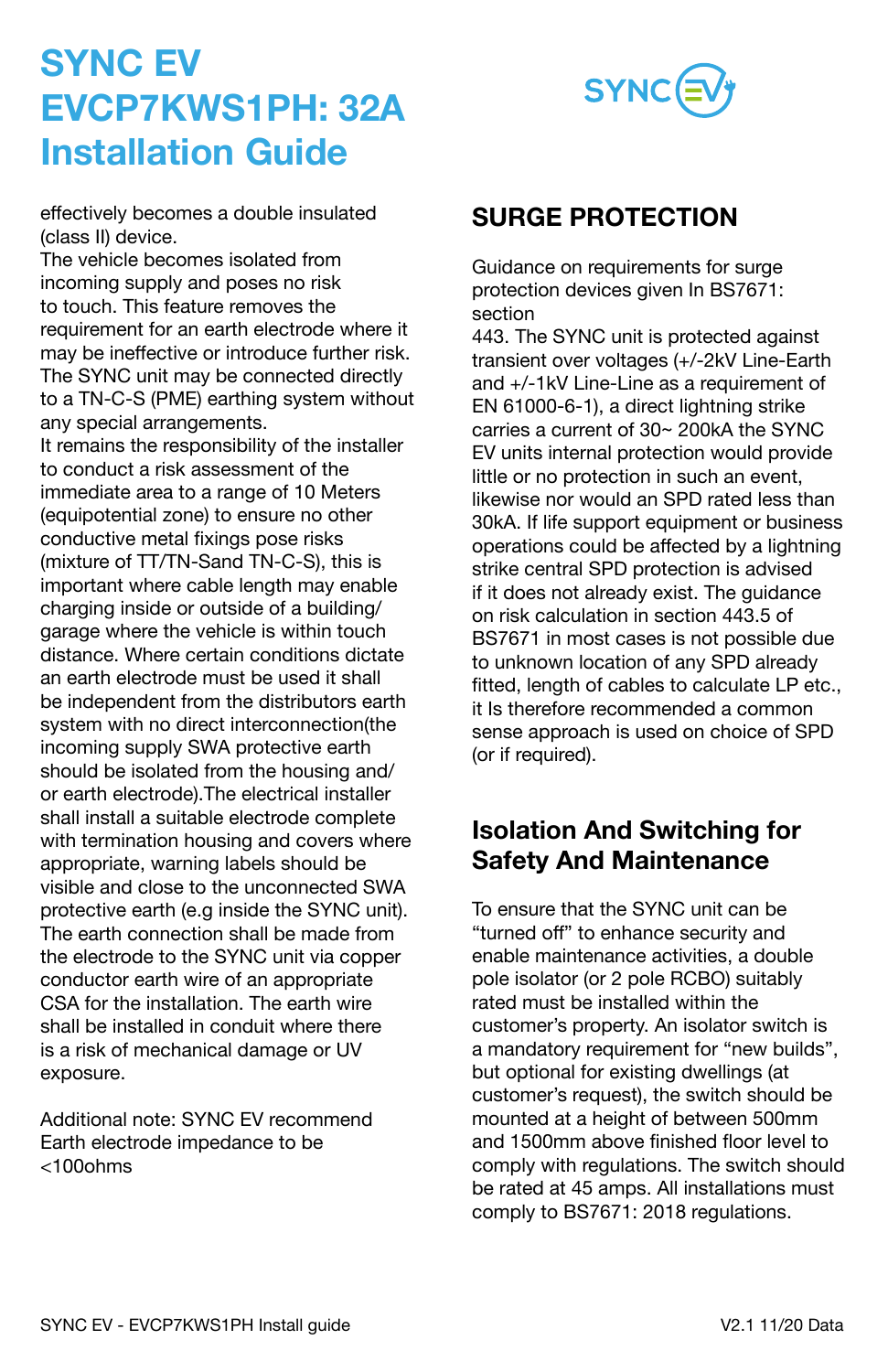

#### **Installation Procedure**

The SYNC unit has been designed as a wall mounted device. The installer should confirm that the wall that the unit is intended to be fixed to is structurally appropriate for the mounting of the SYNC unit. The installer should identify the construction of the wall, and identify the correct and appropriate fixings to use.

• The Installer has a duty of care to ensure that the SYNC unit is securely attached to the wall or structure where the unit is intended to be operated from.

• NOTE: If any groundworks are required (cable trenching or earth electrode fitment) it is advisable to check if underground services could be present before commencement, plans maybe available at: linesearchbeforeudig.co.uk (free to domestic users)

 $\cdot$  Once the location and height of the SYNC unit has been decided. We advise that the installer pre drill a 4mm hole in ONLY the 4 circles in the back box shown in the picture below. IMPORTANT: Please use washers provided for all 4 screws.

• Before drilling commences ensure that the installation wall has been checked for electric cabling or pipework with a suitable detector.

#### **Drilling The Holes For The Electrical Supply Cable Entry**

As the electrical supply to the SYNC unit may be fed from 2 directions; the unit has been designed to accept supply cable entry on either the bottom or via rear entry. The installer should drill a suitable 25mm hole for the grommet which is supplied and is advised to be used. If SWA cable is to be used then please use a lock ring on the outside of the unit between the gland and the chargers box. Then be careful the PCB is not damaged when fitting the front of the charger.

**Cable entry holes should not be drilled anywhere else other than shown in the pictures below. This is strictly prohibited and will void the warranty of the unit.**



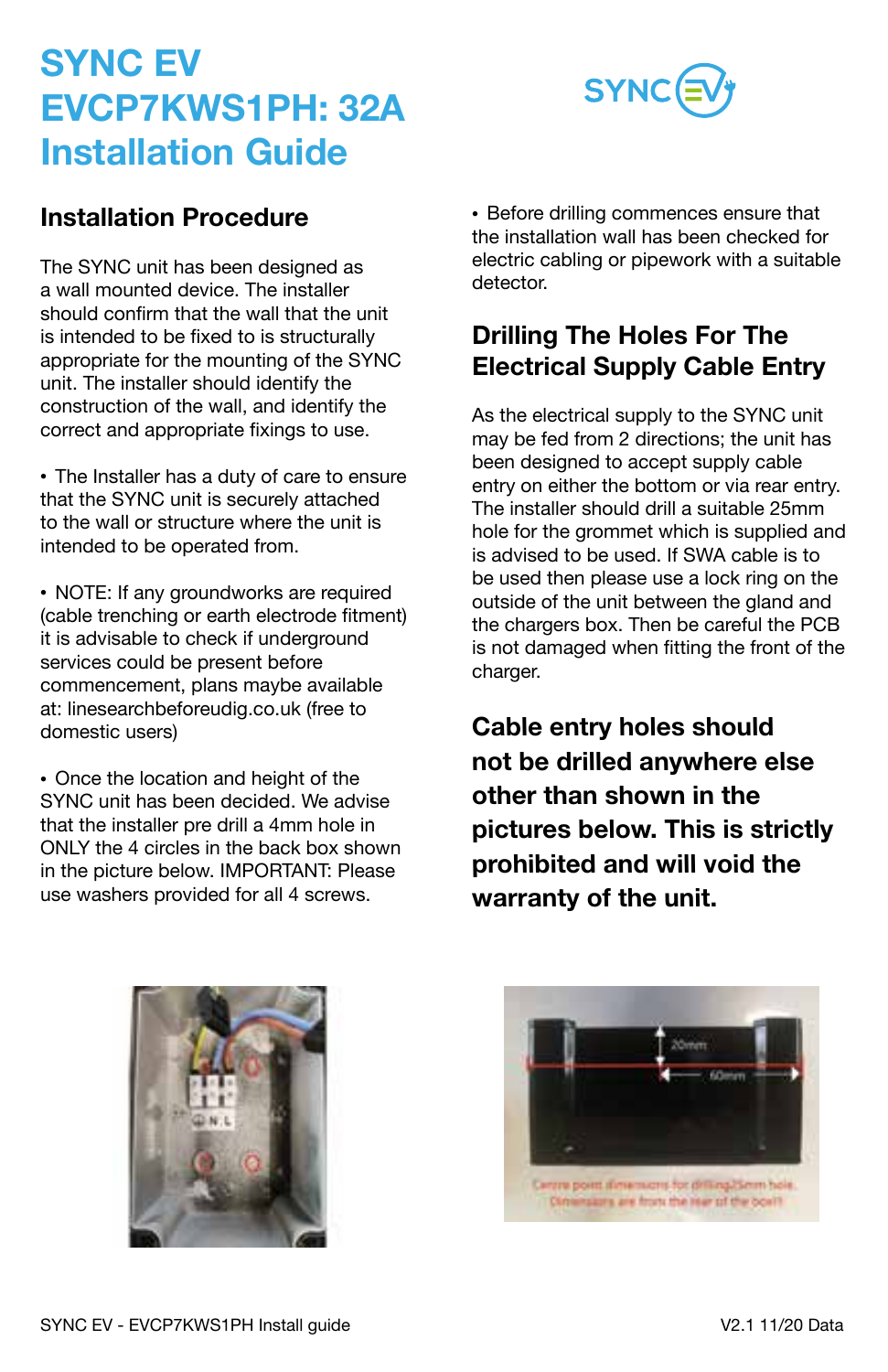Important note: The installer MUST separate the front of the charger from the back bow before drilling cable entry holes to avoid damaging the charger's components and PCB.

Once cable entry hole is safely drilled and screw holes predrilled then insert the supplied grommet so the cable grip pyramid is inside the enclosure. As shown below.

**Wiring Up The SYNCEVCP7KWS1PH: 32A**

When connecting to the SYNC unit the terminal blocks are clearly labelled.

 $LIVF = L$ 

NEUTRAL = N

EARTH = Earth symbol

Please ensure you follow these correctly to prevent any damage to the charger components.

SYNC EV recommend to use EV Ultra cable on installs which require a CT clamp to use the units dynamic load management capabilities. Please see info at

http://www.doncastercables.com/ cables/1 7/77/EV-Ultra/Power-and-dataconnectivity-combined-in-one-cable/







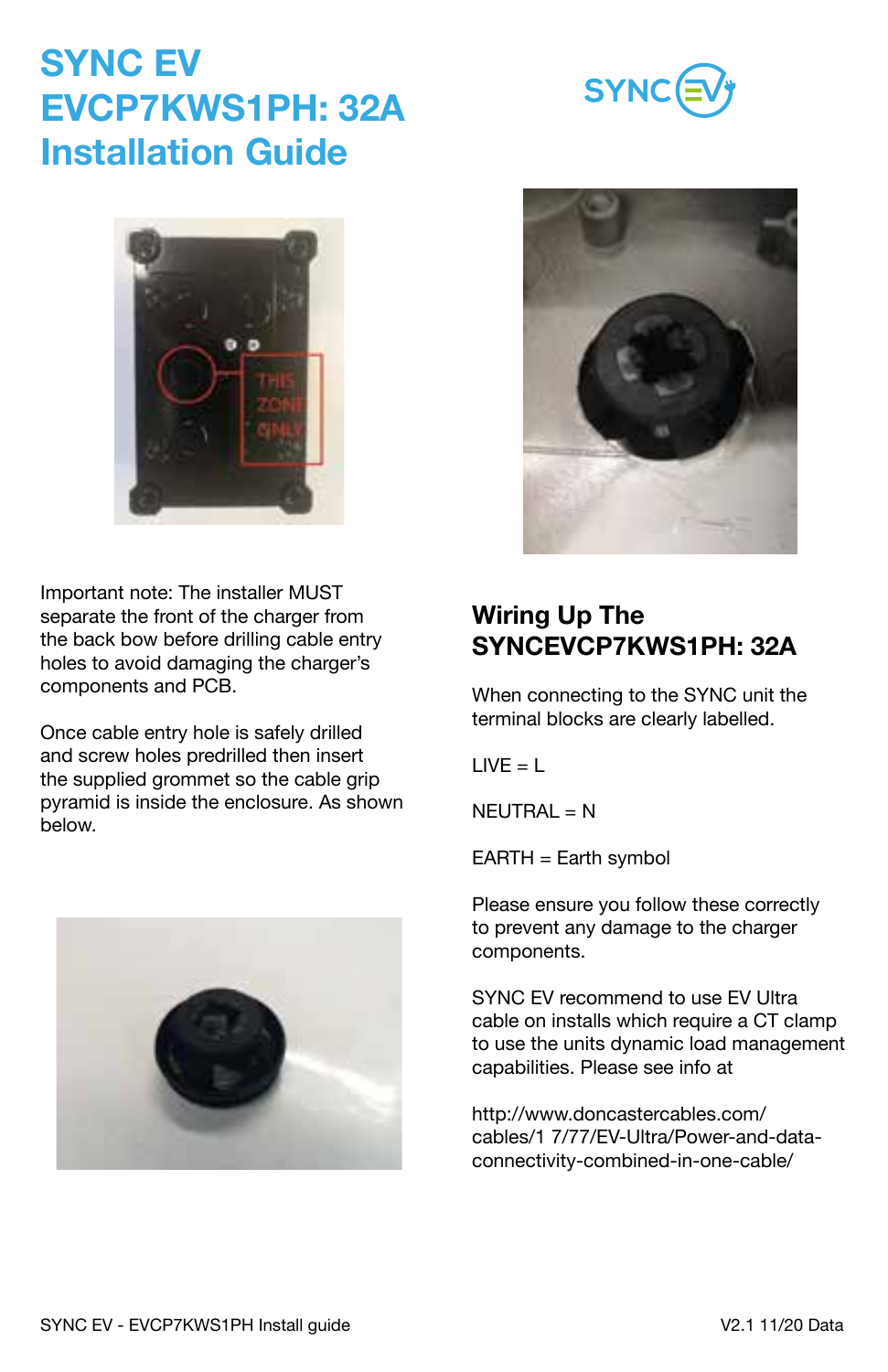#### SYNC EV - EVCP7KWS1PH Install quide V2.1 11/20 Data

## **SYNC EV EVCP7KWS1PH: 32A Installation Guide**

Doncoster Cables EV-ULTRA®

All of the cables that are to be connected into the supply terminals should have their insulation stripped back 8~12mm or ferrules used when appropriate to provide good contact to the screw terminal jaws, torque settings for these connections is 1.5Nm.

Appropriate pull tests shall be performed at the unit connections to confirm the installation is sound.

#### **CONNECTING THE FRONT OF THE CHARGER**

Once all supply connections are made and appropriate electrical dead testing is carried out. Please carefully connect the front of the charger using the pre-wired cabling and plugs. The connection ports are as follows.

For details on connecting the CT clamps please contact info@syncev.co.uk

## **Final Electrical Testing**

To meet the BS7671 (18th edition) requirements for testing of an electrical installation, the following tests and checks shall be performed by a competent electrical installer before during and after a SYNC unit is installed:

• A visual inspection of the installation including the existing electrical installation.

<sup>l</sup>Verification of the characteristics of the electrical supply at the origin of the installation to confirm the supply is suitable for the additional load.

- A test to confirm the continuity of the circuit protective conductors.
- A test to confirm the integrity of the circuit insulation resistance.
- A test to confirm the polarity of the installation is correct.





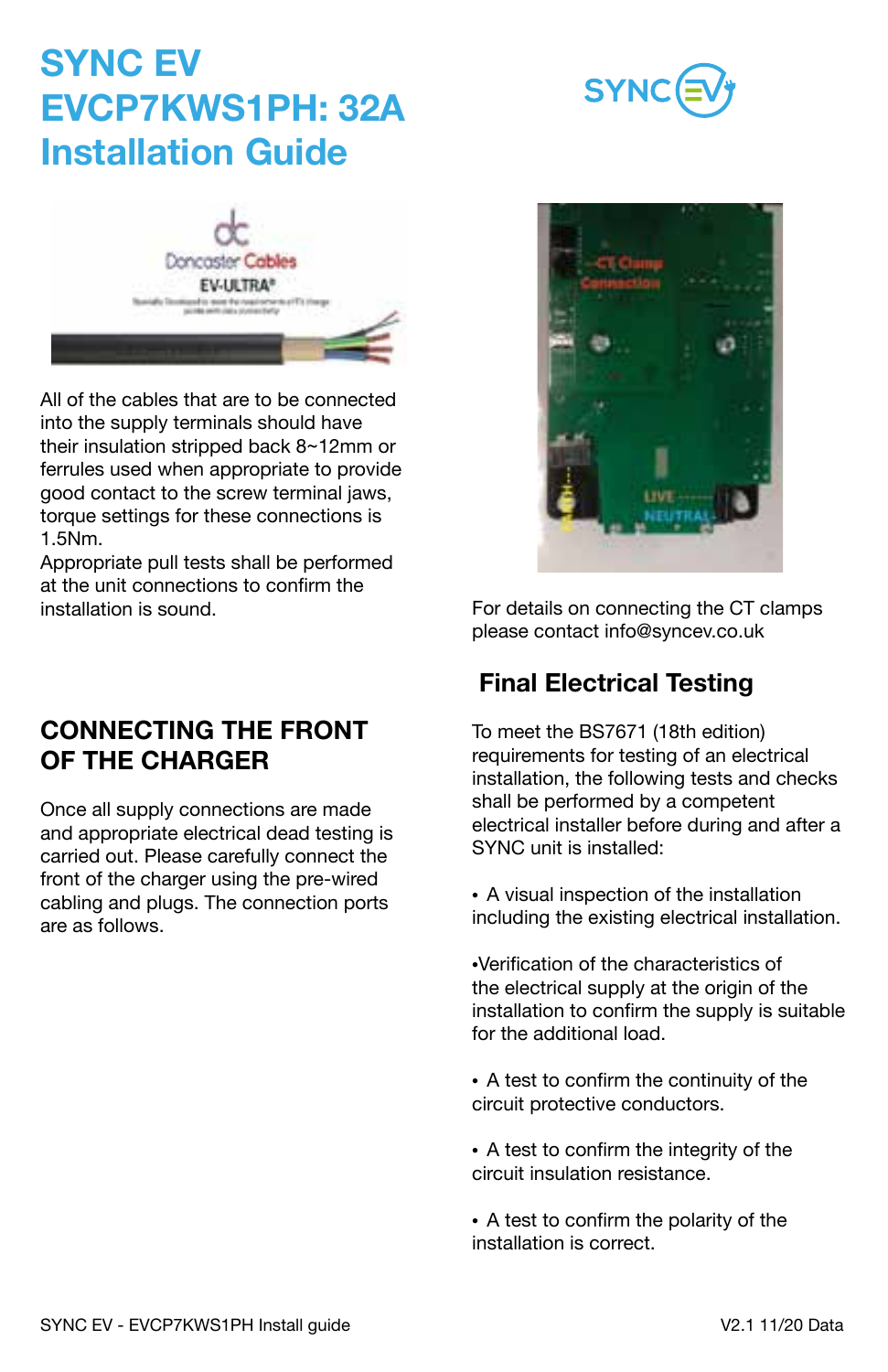

• Where applicable a test to confirm the earth electrode resistance is within acceptable tolerances (or)

 $\cdot$  An earth loop impedance test  $\cdot$  A test of the mechanical operation of residual current devices (RCD's)

• A test to confirm the operation of residual current devices (RCD's) is within stipulated timescales (at the rated current and at five times the rated current operating current.)

• A test or calculated measurement of the prospective fault current.

• A verification of the functional operation of the SYNC unit. An electrical installation certificate must be completed.

#### **Important Information**

SYNC EV do not authorise the use of ANY In cable adaptors, charging cables used should not have any modifications made to them. If there is evidence of damage to the charging connector(s) or cable it should not be used for safety reasons.

#### **WIFI Connection Guide**

#### **Connecting to the Internet**

Upon powering the Sync EV unit, the status indicator light will show Yellow. This indicates that the health of the charging unit is good but there is no connection to the Sync EV Network.

In order to connect to the network,please connect your laptop to the Sync EV WIFI network –

Password **SEV-1234**

In your web browser, please enter the following web address –

https://192.168.4.1/index.html

You will be presented with the following, and the unit will indicate connection with an audio beep.

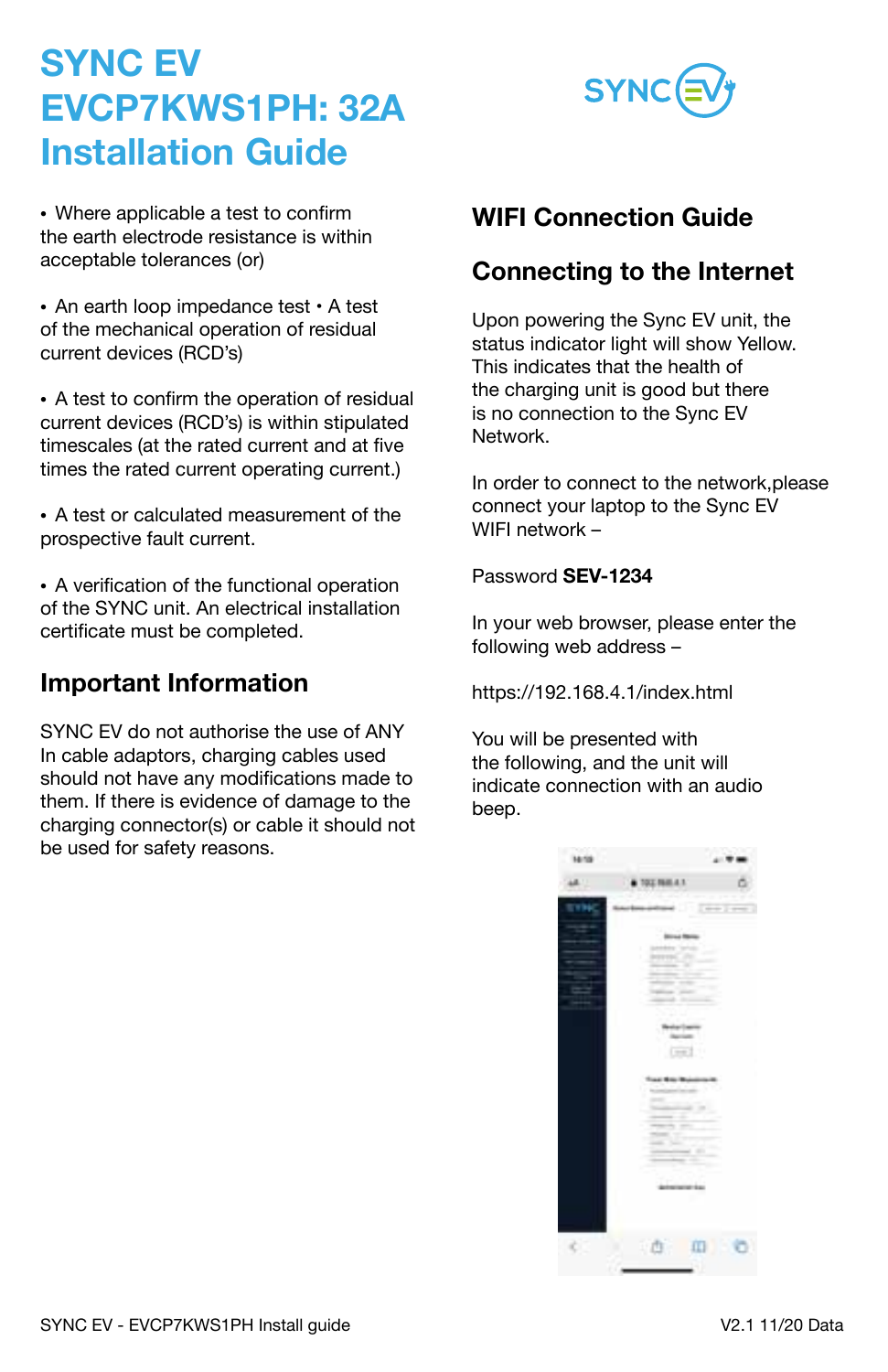

#### **Network Setup**

Select the Network Configuration Tab from the left hand menu and the following screen will load.



#### **Setting up WIFI Details**

Once the unit has restarted, refresh the page and scroll down to Wireless Interface.

| \$47.94         | 14 15 16 1<br>$\sim$<br><b>IT A WEIGHT</b><br>m                                                            |
|-----------------|------------------------------------------------------------------------------------------------------------|
|                 | NO MALL<br>- -                                                                                             |
| <b>SYN</b><br>÷ | $-1$<br>-<br>۰<br>٠<br><b>COMPANY</b><br>r.<br>v.<br>$\mathbf{r}$<br><b>STEP</b><br>e.<br>$\sim$<br>÷<br>۰ |
|                 | <b>Print</b><br>---<br>1. Marketin<br>---<br>÷<br><b>COMPANY</b><br>--                                     |
|                 | oid<br>ł<br>alkinks".<br>ŧ<br>ora domu<br>m                                                                |
|                 | ۰<br>and in<br>×<br>ł<br>-<br>$\rightarrow$<br>×<br>$\sim$                                                 |
|                 | V,<br>$- - -$<br>۹<br>me,                                                                                  |
|                 | ÷<br>1.111<br>×.<br>. .<br>í<br><b>COLOR</b><br>ï<br>٠                                                     |
|                 | 一<br>n.<br>--<br>972<br>۲                                                                                  |
|                 | í<br>'n<br>ĭ<br>$\sim$                                                                                     |

Select Ethernet/WIFI/GPRS from the main network interface menu and select Apply.

You will then be prompted to restart the unit. Click Restart Now.

The unit will beep to indicate this has been completed.

If you selected Ethernet and your unit is connected to a CAT5/6 Network and/or a SIM card installed/setup, the indicator light will be Blue to confirm connection to the Sync EV Network.

SSID is the name of the WIFI network you are trying to connect the Sync EV unit to. This will be case sensitive and must be typed exactly to match as displayed on your mobile phone.

Please use your smart device to ensure WIFI signal is strong in the position where the unit has been fitted.

Password is the WIFI networks password again, please type this in exactly as displayed.

Click Submit. Select Restart Now.

After 15 seconds, the Yellow Indicator should turn Blue to confirm connection to the Sync EV Network.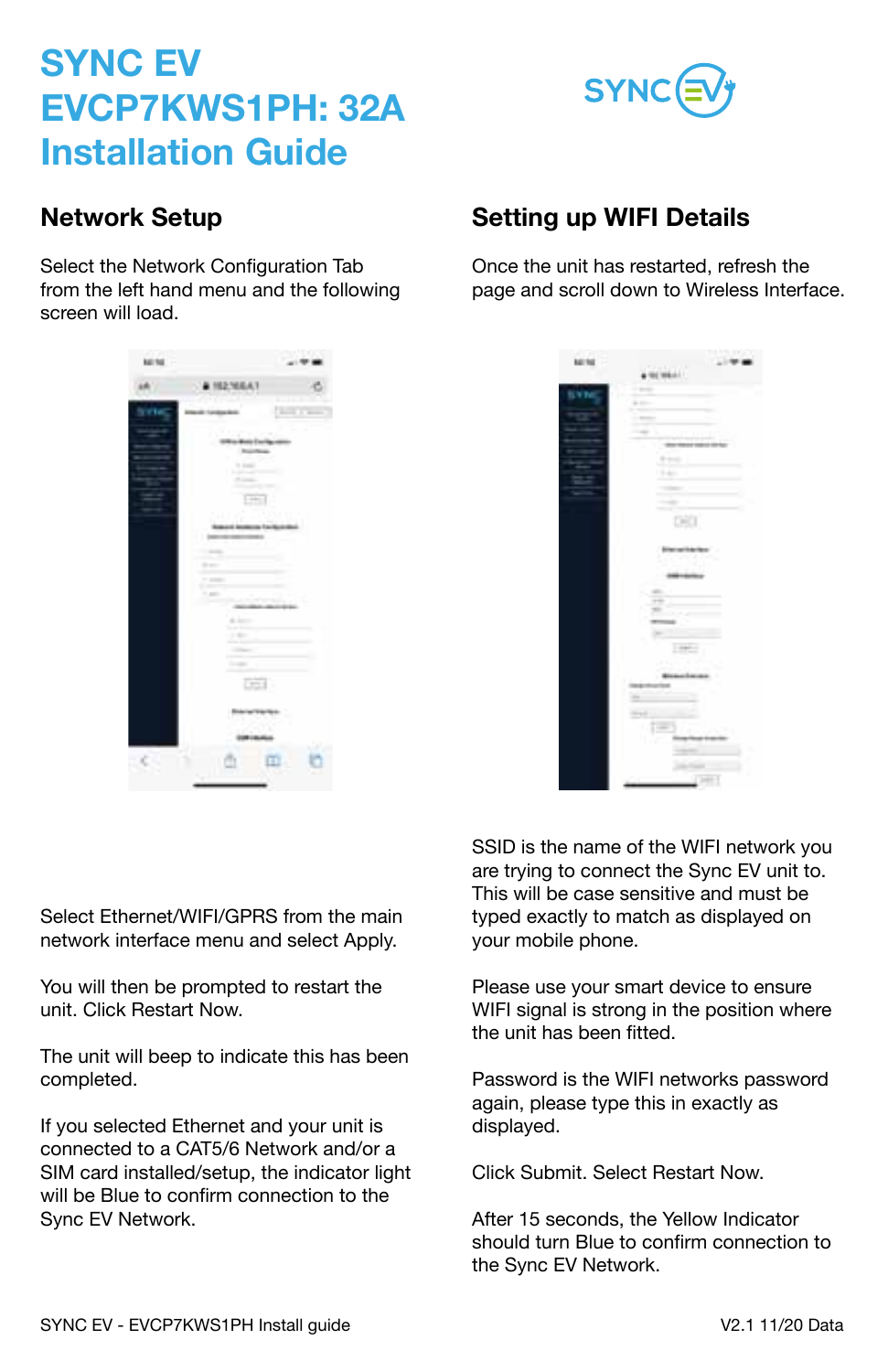

#### **GPS Connectivity Kit ( SIM)**

If you are unable to connect to WIFI due to unavailable signal in the area of installation, we offer a GPS connectivity kit which is available from selected wholesalers.

#### **Sync EV Smart App**

You now need to inform your customer to download the Sync EV App.

Available on both Apple and Google Play stores.

Android https://play.google.com/store/ apps/details?id=syncev.co.uk

i Phonehttps://apps.apple.com/gb/app/ sync-ev/id1528884639

Once downloaded, please register an account. The units Pin Code can be found on the RFID card enclosed within the units packaging.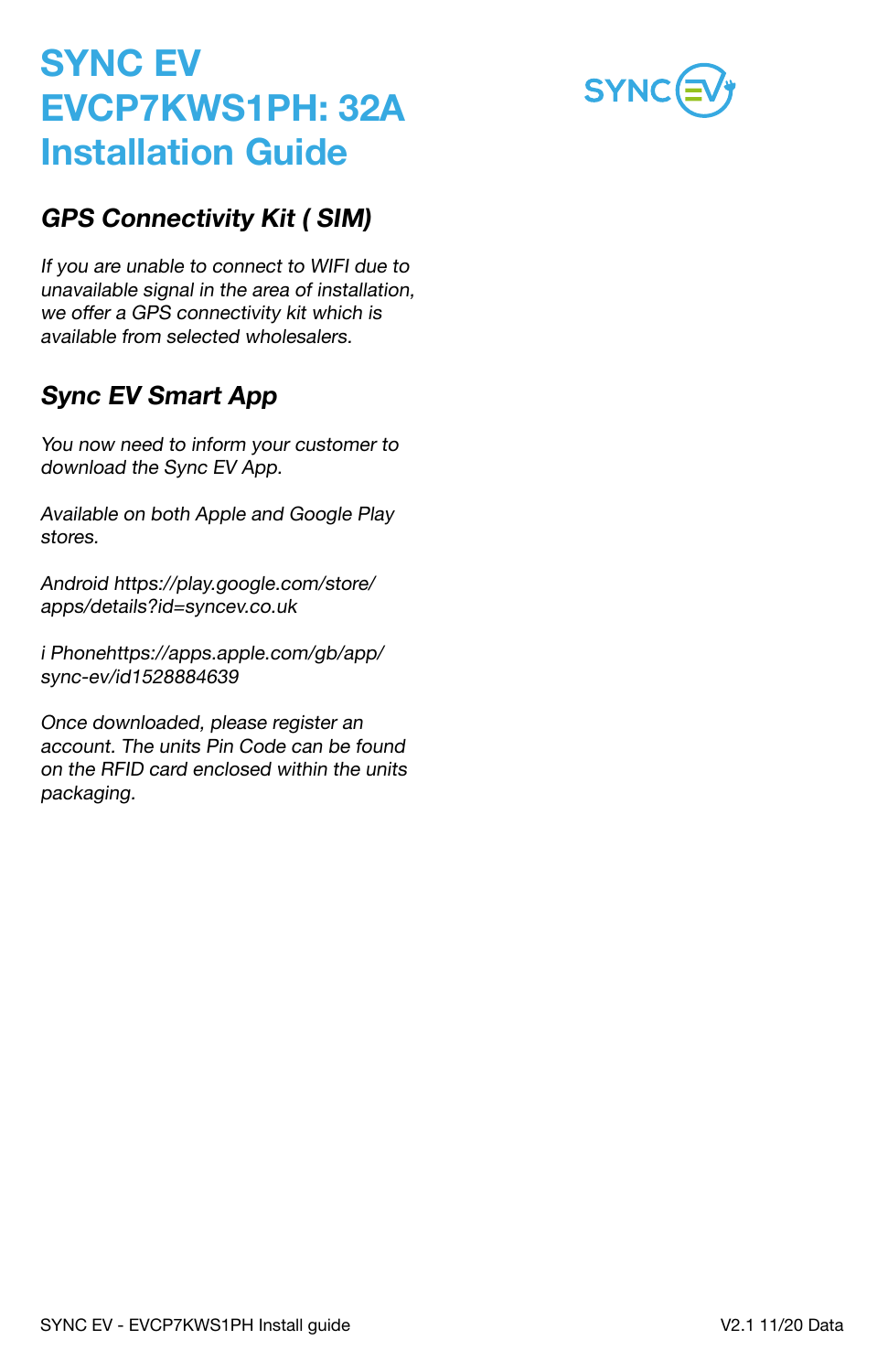

#### **Trouble Shooting Guidelines**

Please further information or to refer to our FAQs, please visit

#### **www.syncev.co.uk**

The status of the Charging Unit can be identified by referencing the colour shown on the Halo LED indicator. See below –

#### **Solid Yellow**

Indicates unit has power but is not connected to the Sync EV Network.

#### **Flashing Yellow**

Indicates charging session has ended successfully and/or vehicle battery is fully charged.

#### **Solid Blue**

Indicates unit has power and is connected to the Sync EV Network.

#### **Flashing Blue**

Indicates vehicle is connected and unit is awaiting instruction for operation. (Scheduled start time or manual start via Smart App.)

#### **Solid Green**

Indicates vehicle is currently in charging program.

#### **Pulsing Green**

Indicates unit is in scheduled charging mode.

#### **Red**

Indicates unit is in fault mode.

Potential causes.

Charger has lost CPC (Supply Earth)

Internal RCD has tripped.

Cable entry point drilled in incorrect location, causing damage to PCB when charger face has been attached.

Vehicle fault.